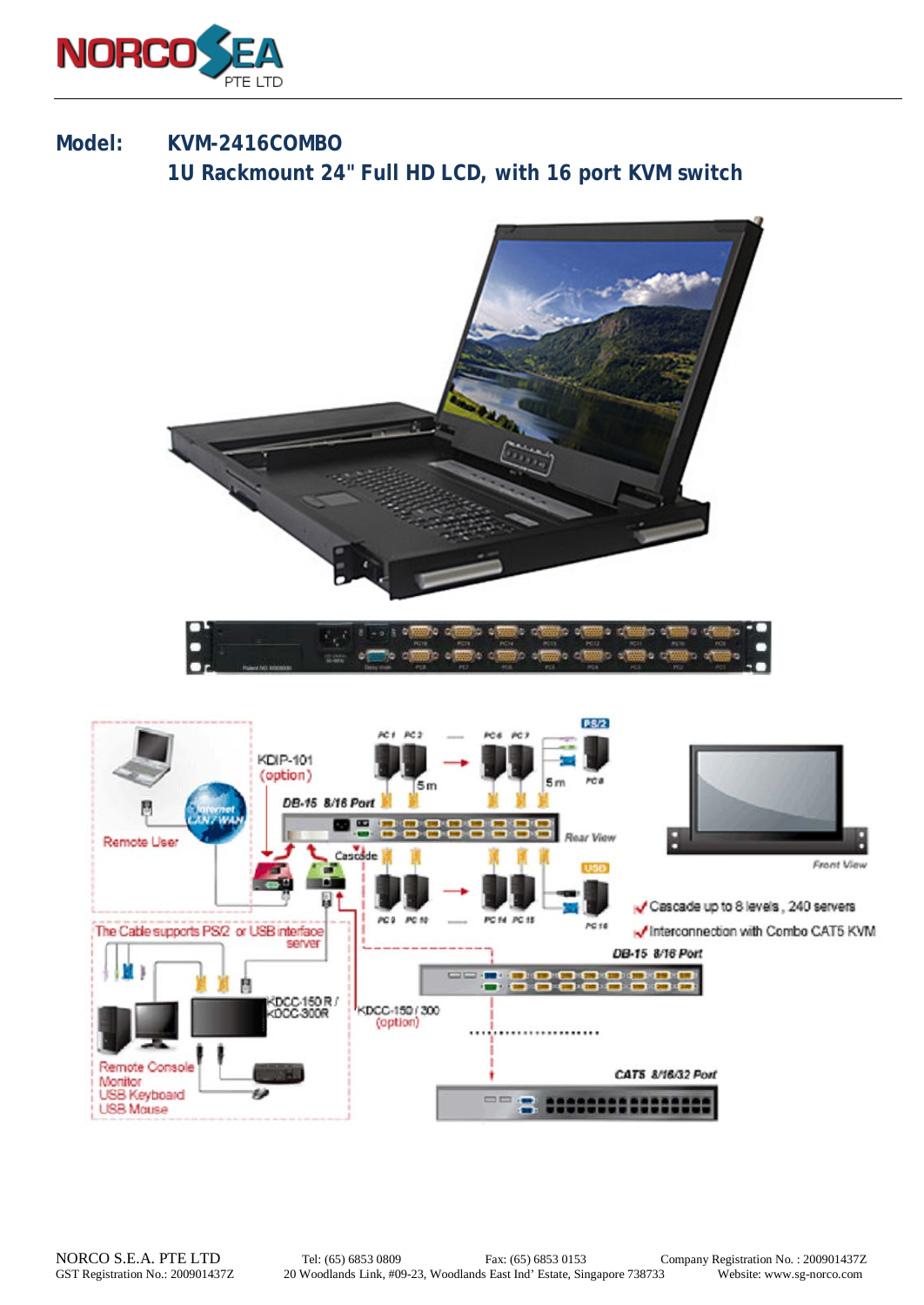

## **Main Feature**

- 24" Full HD LED Panel support  $1920 \times 1080$  pixels
- One console controls up to 16 directly connected computers
- Support an optional remote console (Cat5 based or Over-IP)
- CAT5 console up to 1000 feet away from KVM switch with superior auto-adjust RGB gain/delay control capability
- Support multiple form PS/2 and USB computers (SUN and MAC)
- Support DOS, Windows, Netware, Unix, Linux, Mac OS
- Hot Pluggable Add or remove connected PCs without having to power down the KVM switch or PCs.
- No software required easy PC selection via Push Buttons, Hot Keys or OSD (on screen display)
- Support Daisy Chaining up to 7 additional units
- Auto Scan Mode for monitoring PCs
- Firmware upgradeable for staying compatible with new coming computers
- Metal case, rack mountable Support DDC2B for all ports

| Specification                                          |                   |                                                                                                                                                                                 |  |
|--------------------------------------------------------|-------------------|---------------------------------------------------------------------------------------------------------------------------------------------------------------------------------|--|
| <b>Product Model</b>                                   |                   | KVM-2416COMBO                                                                                                                                                                   |  |
| <b>LCD</b>                                             | Size              | 24"                                                                                                                                                                             |  |
|                                                        | Resolution        | 1920 X 1080                                                                                                                                                                     |  |
|                                                        | Max. color        | 16.7M                                                                                                                                                                           |  |
|                                                        | Luminance         | 300 cd/m2                                                                                                                                                                       |  |
|                                                        | <b>View Angel</b> | $178^{\circ}$ (H), $178^{\circ}$ (V)                                                                                                                                            |  |
|                                                        | Contrast Ratio    | 3000 : 1                                                                                                                                                                        |  |
| Computer<br>Connections                                | Direct            | 16                                                                                                                                                                              |  |
|                                                        | Maximum           | 128                                                                                                                                                                             |  |
| <b>Computer Port Selection</b>                         |                   | OSD, Hot Key, Push Button                                                                                                                                                       |  |
| Connector                                              | Power             | AC Inlet                                                                                                                                                                        |  |
|                                                        | Computer          | HDB 15 Female                                                                                                                                                                   |  |
|                                                        | Daisy Chain       | HDB 15 Female                                                                                                                                                                   |  |
|                                                        | Console Port      | Plus one Optional Modules: Selectable CAT5-Based or IP-Based Remote Console                                                                                                     |  |
| Module (KDCC-300T/KDCC-300R)                           |                   | Optional: CAT5-Based Remote Transmit / Receive RJ-45 Connector CAT5 console up to 1000 feet away from KVM switch with<br>superior auto-adjust RGB gain/delay control capability |  |
| Optional: IP-Based Remote Console Module (KDIP<br>101) |                   | RJ-45 8P8C for 10/100M Ethernet DB-9 pin male for Modem, Null modem and<br>serial power Control Mini USB 2.0 receptacle                                                         |  |
| LEDs                                                   | Port              | 16                                                                                                                                                                              |  |
|                                                        | Power             | 1                                                                                                                                                                               |  |
| Button / Switch                                        | Power Switch      | Rock Switch                                                                                                                                                                     |  |
|                                                        | LCD Adjustment    | <b>Button</b>                                                                                                                                                                   |  |
| Hotkey                                                 |                   | Provide various Hotkey (Scroll-Lock/ Cap-Lock/ Num-Lock/ Alt/ Ctrl/ Win)                                                                                                        |  |
| Auto-Scan Intervals                                    |                   | $5 - 99$ Sec.                                                                                                                                                                   |  |
| Keyboard / mouse Emulation                             |                   | PS/2                                                                                                                                                                            |  |
| Power Input Rating                                     |                   | 100-240VAC; 50/60Hz; 1A                                                                                                                                                         |  |
| MODCO SEA DTELTD<br>$T1 / 77 \times 0.52.0000$         |                   | $C = D + L$ $N = 2000014277$<br>$\Gamma = (CD)$ $CDD01D0$                                                                                                                       |  |

NORCO S.E.A. PTE LTD Tel: (65) 6853 0809 Fax: (65) 6853 0153 Company Registration No. : 200901437Z<br>GST Registration No. : 200901437Z 20 Woodlands Link, #09-23, Woodlands East Ind' Estate, Singapore 738733 Website: www.sg-n 20 Woodlands Link, #09-23, Woodlands East Ind' Estate, Singapore 738733